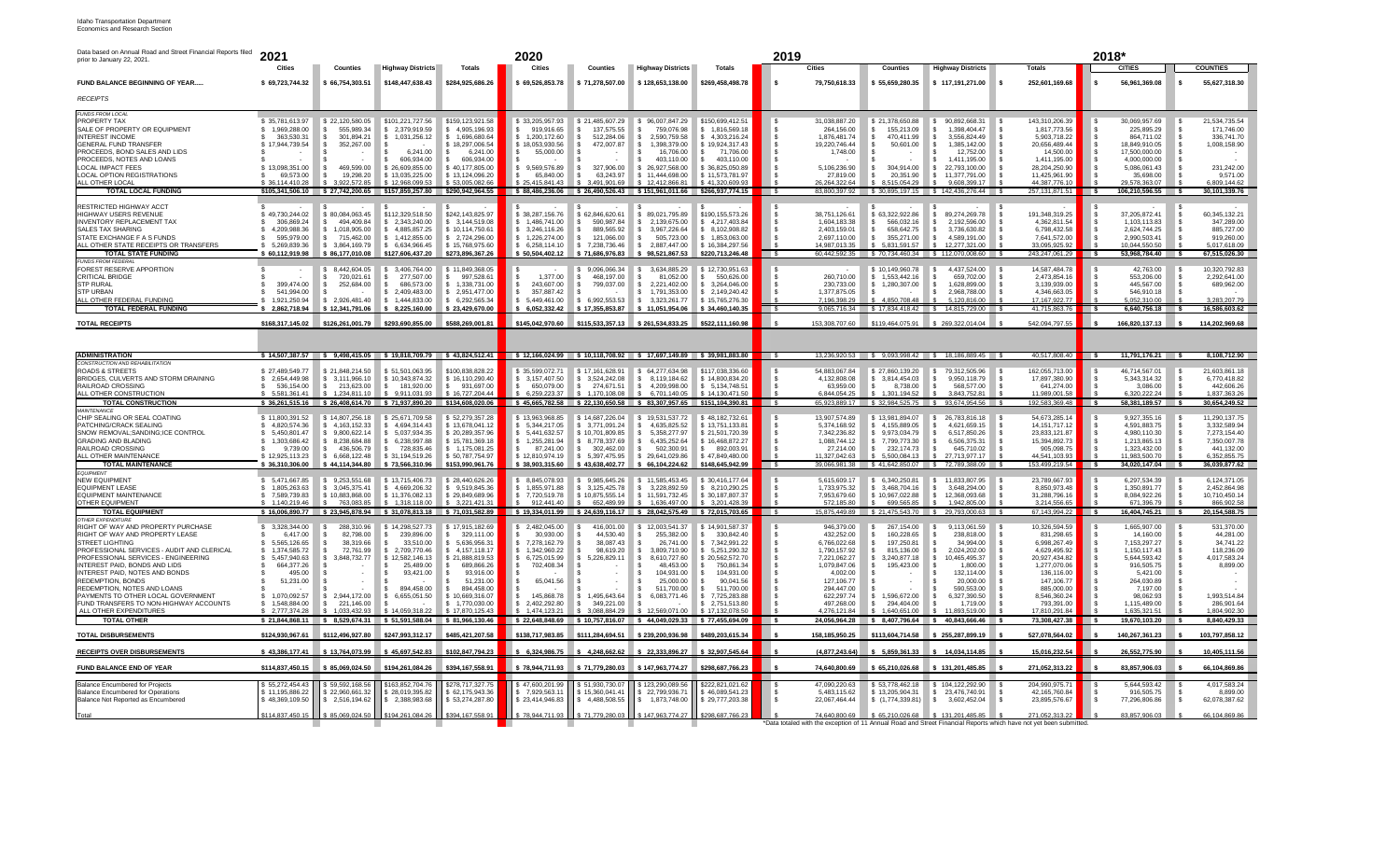| <b>Idaho Transportation Department</b> |
|----------------------------------------|
| Economics and Research Section         |

| Data based on Annual Road and Street Financial Reports filed<br>prior to January 22, 2021. |                                    |                           | 2017*                                                                                                             |                           |                             |                          | 2016*                                                                                                             |                                   |                                      |                          |
|--------------------------------------------------------------------------------------------|------------------------------------|---------------------------|-------------------------------------------------------------------------------------------------------------------|---------------------------|-----------------------------|--------------------------|-------------------------------------------------------------------------------------------------------------------|-----------------------------------|--------------------------------------|--------------------------|
|                                                                                            | <b>HIGHWAY DISTRICTS</b>           | <b>TOTALS</b>             | <b>CITIES</b>                                                                                                     | <b>COUNTIES</b>           | <b>HIGHWAY DISTRICTS</b>    | <b>TOTALS</b>            | <b>CITIES</b>                                                                                                     | <b>COUNTIES</b>                   | <b>HIGHWAY DISTRICTS</b>             | <b>TOTALS</b>            |
| FUND BALANCE BEGINNING OF YEAR                                                             | 101,452,852.63                     | \$214,041,540.01          | 56,231,692                                                                                                        | 53,508,798                | 84,199,661                  | \$193,940,150.53         | 48,223,396                                                                                                        | 47,100,607                        | 56,083,425                           | \$151,407,427.29         |
| <b>RECEIPTS</b>                                                                            |                                    |                           |                                                                                                                   |                           |                             |                          |                                                                                                                   |                                   |                                      |                          |
| <b>FUNDS FROM LOCAL</b>                                                                    |                                    |                           |                                                                                                                   |                           |                             |                          |                                                                                                                   |                                   |                                      |                          |
| PROPERTY TAX<br>SALE OF PROPERTY OR EQUIPMENT                                              | 87.165.759.05                      | 138,770,452<br>3,061,058  | 23.739.689                                                                                                        | 21.893.363<br>174,898     | 82.341.719<br>1,372,816     | 127,974,770              | 21,592,197                                                                                                        | 22,126,370<br>100,028             | 79.136.977<br>1,834,723              | 122,855,544<br>2,565,954 |
| <b>INTEREST INCOME</b>                                                                     | 2,663,416.94<br>1.511.217.28       | 2,712,670                 | 234,628<br>536,600                                                                                                | 318,570                   | 727.741                     | 1,782,342<br>1,582,910   | 631,203<br>478,896                                                                                                | 268.572                           | 416,120                              | 1,163,588                |
| <b>GENERAL FUND TRANSFER</b>                                                               | 97.304.00                          | 19,955,373                | 19,601,391                                                                                                        | 536,822                   | 225,000                     | 20,363,213               | 18,300,612                                                                                                        | 208,963                           | 234.421                              | 18,743,996               |
| PROCEEDS, BOND SALES AND LIDS                                                              | 21,845.00                          | 17,521,845                | 6,393                                                                                                             |                           | 13,856                      | 20,249                   | 552                                                                                                               |                                   | 12,951                               | 13,503                   |
| PROCEEDS, NOTES AND LOANS<br><b>LOCAL IMPACT FFFS</b>                                      | 104.896.00<br>20,551,842.00        | 4.104.896<br>25,869,145   | 4,686,207                                                                                                         | 226.169                   | 381.813<br>19,705,695       | 381.813<br>24,618,071    | 4,140,459                                                                                                         | 236,296                           | 41716<br>22,133,870                  | 41,716<br>26,510,625     |
| LOCAL OPTION REGISTRATIONS                                                                 | 10,981,518.00                      | 11,026,787                | 1,509                                                                                                             | 7,234                     | 10,376,121                  | 10,384,864               |                                                                                                                   | 55,223                            | 9,608,562                            | 9,663,785                |
| ALL OTHER LOCAL                                                                            | 9 988 248 63                       | 46.375.756                | 30.584.566                                                                                                        | 4831185                   | 10.672.593                  | 46.088.343               | 30.027.539                                                                                                        | 2870777                           | 7411171                              | 40.309.487               |
| <b>TOTAL LOCAL FUNDING</b>                                                                 | 133,086,046.90 \$                  | 269,397,983               | 79,390,983 \$<br>$\overline{\phantom{a}}$                                                                         | 27,988,241                | 125,817,353 \$              | 233,196,577              | 75,171,457 \$<br>$\sim$                                                                                           | 25,866,230                        | 120,830,511 \$<br>$\sim$             | 221,868,198              |
| RESTRICTED HIGHWAY ACCT                                                                    |                                    |                           |                                                                                                                   |                           |                             |                          |                                                                                                                   |                                   |                                      |                          |
| HIGHWAY USERS REVENUE                                                                      | 85,235,310.00                      | 182.786.315               | 36 417 518                                                                                                        | 58,384,777                | 81,803,259                  | 176.605.554              | 35,255,586                                                                                                        | 56,271,013                        | 78.298.390                           | 169,824,989              |
| <b>INVENTORY REPLACEMENT TAX</b><br>SALES TAX SHARING                                      | 2.094.845.00                       | 3,545,248                 | 1,149,295                                                                                                         | 343,519                   | 2,020,397                   | 3,513,212                | 1,162,741                                                                                                         | 561,805                           | 1,894,723                            | 3,619,269                |
| STATE EXCHANGE E A S FUNDS                                                                 | 3,473,364.82<br>404.650.00         | 6,983,836<br>4,314,413    | 2,359,995<br>930.098                                                                                              | 597,265<br>52.068         | 3,192,071<br>352.170        | 6,149,331<br>1.334.336   | 3,598,513<br>518,780                                                                                              | 387,579<br>405.754                | 3,066,226<br>258,380                 | 7,052,318<br>1,182,914   |
| ALL OTHER STATE RECEIPTS OR TRANSFERS                                                      | 10.816.225.00                      | 25,878,394                | 3 270 852                                                                                                         | 590 386                   | 343.382                     | 4.204.620                | 4617120                                                                                                           | 749.308                           | 1,320,381                            | 6.686.809                |
| <b>TOTAL STATE FUNDING</b>                                                                 | 102,024,394.82 \$                  | 223,508,206               | 44,127,758 \$<br>$\overline{\phantom{a}}$                                                                         | 59,968,015 \$             | $87,711,280$ \$             | 191,807,053              | 45,152,740 \$<br>$\overline{\phantom{a}}$                                                                         | 58,375,459 \$                     | 84,838,100 \$                        | 188,366,299              |
| <b>FUNDS FROM FEDERAL</b><br>FOREST RESERVE APPORTION                                      | 3.951.890.00                       | 14.315.446                |                                                                                                                   | 745.879                   | 237.727                     | 303.88                   | 375.551                                                                                                           | <b>208 POR 01</b>                 | 3.842,580                            | 15,027,734               |
| CRITICAL BRIDGE                                                                            | 572,896.00                         | 3,418,743                 | 409,682                                                                                                           | 357,637                   | 156,079                     | 923,398                  | 239,781                                                                                                           | 414,602                           | 209,188                              | 863,571                  |
| <b>STP RURAL</b>                                                                           | 1,259,168.00                       | 2,394,697                 | 720,882                                                                                                           | 698,353                   | 626,529                     | 2,045,764                | 81,232                                                                                                            | 328,242                           | 942,816                              | 1,352,290                |
| <b>STP URBAN</b>                                                                           | 4.996.705.00                       | 5,543,615                 | 88,079                                                                                                            | 005.3001                  | 3.393.499                   | 3,481,578                | 614,278                                                                                                           | 3 202 501                         | 2,073,415                            | 2,687,693                |
| ALL OTHER FEDERAL FUNDING<br><b>TOTAL FEDERAL FUNDING</b>                                  | 3.809.674.00<br>$14,590,333.00$ \$ | 12,145,192<br>37,817,693  | 4,133,052<br><b>S</b><br>$5,351,695$ \$                                                                           | $5.807.989$ \$            | 534 435<br>$4,948,269$ \$   | 8.673.607<br>16,107,952  | 6,271,783<br><b>S</b><br>7,582,625 \$                                                                             | 14,845,038 \$                     | 2 156 626<br>$9,224,625$ \$          | 11,721,000<br>31,652,287 |
|                                                                                            |                                    |                           |                                                                                                                   |                           |                             |                          |                                                                                                                   |                                   |                                      |                          |
| <b>TOTAL RECEIPTS</b>                                                                      | 249.700.774.72                     | 530,723,882               | 128.870.435                                                                                                       | 93.764.245                | 218.476.902                 | 441.111.582              | 127.906.822                                                                                                       | 99.086.727                        | 214.893.235                          | 441,886,783              |
| <b>ADMINISTRATION</b>                                                                      | 16,727,405.39 \$                   | 36,627,295                | $12,148,576$ \$<br><b>s</b>                                                                                       | $8,640,213$ \$            | 16,282,968 \$               | 37,071,757               | $13,105,873$ \$<br>$\sim$                                                                                         | $7,791,295$ \$                    | $15,122,825$ \$                      | 36,019,993               |
| CONSTRUCTION AND REHABILITATION                                                            |                                    |                           |                                                                                                                   |                           |                             |                          |                                                                                                                   |                                   |                                      |                          |
| <b>ROADS &amp; STREETS</b>                                                                 | 62,510,770.53                      | 130,829,199               | 31,046,906                                                                                                        | 12,926,912                | 45,932,273                  | 89,906,091               | 27,680,883                                                                                                        | 13,540,579                        | 45,223,473                           | 86,444,935               |
| BRIDGES, CULVERTS AND STORM DRAINING                                                       | 9.234.948.95                       | 21,348,682                | 4,267,987                                                                                                         | 4.499.468                 | 5,509,848                   | 14,277,303               | 6,509,567                                                                                                         | 6,268,944                         | 5,050,701                            | 17,829,211               |
| RAILROAD CROSSING<br>ALL OTHER CONSTRUCTIO                                                 | 9,128.00<br>1.281.465.17           | 454,820<br>12,439,051     | 30.738<br>6.327.334                                                                                               | 60,406<br>1.133.708       | 59.985<br>2.879.274         | 151,129<br>10,340,316    | 73,500<br>5.707.993                                                                                               | 396,761<br>1.272.159              | 96.410<br>2.242.647                  | 566.671<br>9,222,799     |
| <b>TOTAL CONSTRUCTION</b>                                                                  | 76,036,312.65 \$                   | 165,071,752               | - 5<br>41,672,966 \$                                                                                              | 18,620,494                | 54,381,380                  | 114,674,839              | <b>S</b><br>39,971,943                                                                                            | 21,478,443 \$                     | 52,613,230 \$                        | 114,063,616              |
| MAINTENANCE<br>CHIP SEALING OR SEAL COATING                                                | 25.580.927.74                      | 46.798.421                | 10,715,256                                                                                                        | 11.903.833                | 22,861,325                  | 45.480.414               | 12,064,583                                                                                                        | 13,502,342                        | 23,244,616                           | 48.811.542               |
| PATCHING/CRACK SEALING                                                                     | 5,237,029.85                       | 13,161,504                | 4,749,615                                                                                                         | 3,029,145                 | 5,929,626                   | 13,708,386               | 3,839,756                                                                                                         | 3,167,004                         | 4,419,781                            | 11,426,540               |
| SNOW REMOVAL; SANDING; ICE CONTROL                                                         | 5.814.528.43                       | 18,067,793                | 9.084.283                                                                                                         | 9.611.502                 | 11,772,571                  | 30 468 355               | 5.345.002                                                                                                         | 6714446                           | 4 399 454                            | 16,458,902               |
| <b>GRADING AND BLADING</b><br>RAILROAD CROSSING                                            | 5.598.523.77<br>854,114.93         | 14, 162, 397<br>2,618,679 | 887,295<br>32,790                                                                                                 | 7.316.693<br>321,811      | 5,477,508<br>509,183        | 13,681,496<br>863,784    | 1,057,466<br>48,256                                                                                               | 6,511,006<br>188,891              | 6.188.030<br>368,659                 | 13,756,502<br>605,806    |
| ALL OTHER MAINTENANCE                                                                      | 32 898 556 95                      | 51.234.913                | 12 358 355                                                                                                        | 6.190.880                 | 21 722 494                  | 40.271.729               | 12 643 011                                                                                                        | 6 749 583                         | 22.081.113                           | 41.473.708               |
| <b>TOTAL MAINTENANCE</b>                                                                   | 75,983,681.67                      | 146,043,706<br>- 5        | 37,827,593 \$<br>- 5                                                                                              | 38,373,864 \$             | 68,272,707 \$               | 144,474,164              | 34,998,074 \$<br>ా                                                                                                | 36,833,271                        | $60,701,654$ \$                      | 132,532,999              |
| EQUIPMENT<br><b>NEW EQUIPMENT</b>                                                          | 11,877,608.06                      | 24,299,514                | 5,773,498                                                                                                         | 5.886.594                 | 11,870,528                  | 23,530,620               | 6,185,270                                                                                                         | 5,120,641                         | 10.486.892                           | 21,792,804               |
| <b>FOURMENT LEASE</b>                                                                      | 1 562 549 00                       | 5,366,306                 | 1 227 598                                                                                                         | 2,032,751                 | 1 614 470                   | 4874818                  | 861,980                                                                                                           | 1970659                           | 1524618                              | 4,357,256                |
| <b>EQUIPMENT MAINTENANCE</b>                                                               | 12.048.402.80                      | 30,843,775                | 6.920.792                                                                                                         | 10,384,525                | 12,202,627                  | 29.507.944               | 5,949,394                                                                                                         | 9,495,122                         | 10.817.209                           | 26,261,725               |
| <b>OTHER FOUIPMENT</b><br><b>TOTAL EQUIPMENT</b>                                           | 1.997.646.00<br>27,486,205.86 \$   | 3,535,945<br>64,045,540   | 1.622.948<br>$\overline{\phantom{a}}$<br>$15,544,835$ \$                                                          | 850.585<br>19,154,455 \$  | 1.096.782<br>26,784,407 \$  | 3,570,315<br>61,483,697  | 539.190<br>$\overline{\phantom{a}}$<br>13,535,834                                                                 | 748.338<br>17,334,760<br><b>S</b> | 1.228.377<br>24,057,097 \$<br>$\sim$ | 2,515,905<br>54,927,691  |
| <b>OTHER EXPENDITURE</b>                                                                   |                                    |                           |                                                                                                                   |                           |                             |                          |                                                                                                                   |                                   |                                      |                          |
| RIGHT OF WAY AND PROPERTY PURCHASE                                                         | 8.457.395.15                       | 10.654.672                | 862,967                                                                                                           | 253.369                   | 6,891,268                   | 8.007.604                | 567.167                                                                                                           | 391,659                           | 8.555.961                            | 9,514,787<br>69.648      |
| RIGHT OF WAY AND PROPERTY LEASE<br>STREET LIGHTING                                         | 50,791.00<br>40,120.00             | 109,232<br>7,228,158      | 5,626<br>7842633                                                                                                  | 33,737<br>26,720          | 38,785<br>33,846            | 78,148<br>7.903.199      | 8,995<br>6891179                                                                                                  | 28,166<br>65,151                  | 32,487<br>67,249                     | 7,023,579                |
| PROFESSIONAL SERVICES - AUDIT AND CLERICAL                                                 | 2.174.755.00                       | 3,443,109                 | 961.552                                                                                                           | 138,689                   | 2.271.871                   | 3,372,112                | 788.096                                                                                                           | 86.494                            | 2,440,212                            | 3.314.802                |
| PROFESSIONAL SERVICES - ENGINEERING                                                        | 9,969,350.60                       | 19,631,527                | 5,841,556                                                                                                         | 1,783,043                 | 6,979,132                   | 14,603,730               | 4,483,871                                                                                                         | 2,606,881                         | 6,882,170                            | 13,972,923               |
| INTEREST PAID, BONDS AND LIDS                                                              | 2.518.00                           | 927.923                   | 95.573                                                                                                            | 4.200                     | 3.000                       | 102.773                  | 101.676                                                                                                           |                                   | 3.600                                | 105,276                  |
| INTEREST PAID, NOTES AND BONDS<br>REDEMPTION, BONDS                                        | 188,324.00<br>70,281.00            | 193,745<br>334,312        | 1.044<br>163,873                                                                                                  |                           | 13,913<br>15,000            | 14,957<br>178,873        | 15,131<br>194,958                                                                                                 | 3,631                             | 33,449<br>15,000                     | 48,580<br>213,589        |
| REDEMPTION, NOTES AND LOANS                                                                | 321,043.00                         | 328,240                   |                                                                                                                   | 79.340                    | 230,155                     | 309.495                  | 421,938                                                                                                           |                                   | 229,935                              | 651,873                  |
| PAYMENTS TO OTHER LOCAL GOVERNMENT                                                         | 5,920,784.25                       | 8,012,362                 | 394,824                                                                                                           | 1,809,111                 | 6,053,452                   | 8,257,387                | 131,467                                                                                                           | 2,021,367                         | 5,747,807                            | 7,900,641                |
| FUND TRANSFERS TO NON-HIGHWAY ACCOUNTS                                                     |                                    | 1,402,391                 | 883,395                                                                                                           | 284,436                   |                             | 1,167,831                | 530,623                                                                                                           | 525,156                           | 21,490                               | 1,077,269                |
| ALL OTHER EXPENDITURES<br><b>TOTAL OTHER</b>                                               | 13 322 082 00<br>40.517.444.00 \$  | 16,762,306<br>69,027,977  | 1 679 476<br>18,732,519 \$<br>$\sim$                                                                              | 1 426 457 00<br>5,839,102 | 10 993 778 00<br>33,524,200 | 14.099.711<br>58,095,820 | 2748747<br>16,883,848<br>$\sim$                                                                                   | 385 469 00<br>7,113,974           | 1.083.661.00<br>35,113,021 \$        | 15,217,877<br>59,110,843 |
| <b>TOTAL DISBURSEMENTS</b>                                                                 | 236,751,049.57                     | 480,816,269               | 125,926,489                                                                                                       | 90.628.127                | 199,245,661                 | 415,800,278              | 118,495,572                                                                                                       | 90,551,744                        | 187.607.827                          | 396,655,143              |
| <b>RECEIPTS OVER DISBURSEMENTS</b>                                                         | 12.949.725.15                      | 49.907.613                | 2.943.946                                                                                                         | 3.136.118                 | 19.231.240                  | 25,311,304               | 9.411.250                                                                                                         | 8.534.983                         | 27.285.408                           | 45,231,641               |
| <b>FUND BALANCE END OF YEAR</b>                                                            | 114.879.459.78                     | 264.842.236               | 62 247 586                                                                                                        | 56 769 703                | 103 415 617                 | 222.432.906              | 57891514                                                                                                          | 55 313 320                        | 83.893.876                           | 197.098.710              |
| <b>Balance Encumbered for Projects</b>                                                     | 9.969.350.60                       | 19,631,527                |                                                                                                                   |                           |                             |                          | 31,745,058.20                                                                                                     | 39.788.858.00                     | 66.985.953.00                        | 138.519.869              |
| <b>Balance Encumbered for Operations</b>                                                   | 2,518.00                           | 927,923                   | 125.926.488.43                                                                                                    | 90.628.127.38             | 199.245.661.10              | 415.800.277              | 9.617.463.14                                                                                                      | 12.708.953.62                     | 16.120.977.63                        | 38.447.394               |
| Balance Not Reported as Encumbered                                                         | 104.907.591.18                     | 244.282.786               | (63.678.902.59)                                                                                                   | (33.858.424.57)<br>- 5    | (95.830.043.66)             | (193, 367, 371)<br>∣\$.  | 16.528.992.29<br>⊪ s                                                                                              | 2,815,508.83<br>-S.               | 786.945.23                           | 20,131,446               |
|                                                                                            | 114,879,459,78                     | 264,842,236               | 62.247.586                                                                                                        | 56.769.703 \$             | 103.415.617 \$              | 222,432,906              | 57.891.514                                                                                                        | 55.313.320                        | 83.893.876                           | 197.098.710              |
|                                                                                            |                                    |                           | *Data totaled with the exception of 5 Annual Road and Street Financial Reports which have not vet been submitted. |                           |                             |                          | *Data totaled with the exception of 4 Annual Road and Street Financial Reports which have not vet been submitted. |                                   |                                      |                          |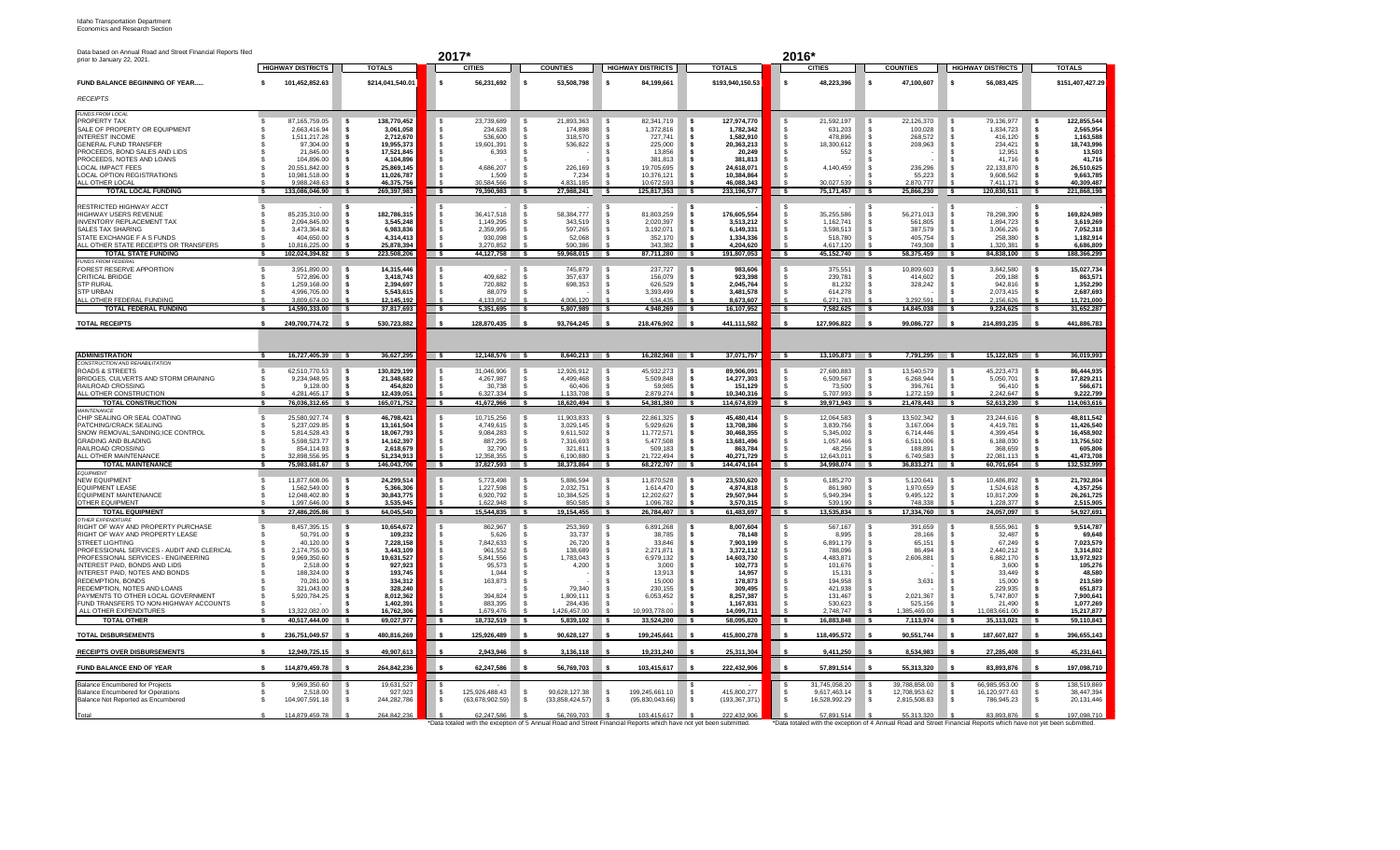| Data based on Annual Road and Street Financial Reports filed<br>prior to January 22, 2021. | 2015*                                                                                                                           |                                        |                                  |                           | 2014*                                                                                                                           |                              |                                   |                           | 2013*                                                   |                                                                                                                                 |                                        |                                |  |
|--------------------------------------------------------------------------------------------|---------------------------------------------------------------------------------------------------------------------------------|----------------------------------------|----------------------------------|---------------------------|---------------------------------------------------------------------------------------------------------------------------------|------------------------------|-----------------------------------|---------------------------|---------------------------------------------------------|---------------------------------------------------------------------------------------------------------------------------------|----------------------------------------|--------------------------------|--|
|                                                                                            | <b>CITIES</b>                                                                                                                   | <b>COUNTIES</b>                        | <b>HIGHWAY DISTRICTS</b>         | <b>TOTALS</b>             | <b>CITIES</b>                                                                                                                   | <b>COUNTIES</b>              | <b>HIGHWAY DISTRICTS</b>          | <b>TOTALS</b>             | <b>CITIES</b>                                           | <b>COUNTIES</b>                                                                                                                 | <b>HIGHWAY DISTRICTS</b>               | <b>TOTALS</b>                  |  |
| FUND BALANCE BEGINNING OF YEAR                                                             | 41,152,172                                                                                                                      | 44,120,319                             | 50,663,126<br>s                  | \$135,935,616.76          | 32,265,354                                                                                                                      | 45,015,366                   | 47,994,728<br>\$.                 | \$125,275,448.20          | 31,228,658                                              | 41,984,533                                                                                                                      | 45,796,472<br>-S                       | \$119,009,662.57               |  |
| <b>RECEIPTS</b>                                                                            |                                                                                                                                 |                                        |                                  |                           |                                                                                                                                 |                              |                                   |                           |                                                         |                                                                                                                                 |                                        |                                |  |
| FUNDS FROM LOCAL                                                                           |                                                                                                                                 |                                        |                                  |                           |                                                                                                                                 |                              |                                   |                           |                                                         |                                                                                                                                 |                                        |                                |  |
| PROPERTY TAX<br>SALE OF PROPERTY OR EQUIPMENT                                              | 19,898,678<br>242.504                                                                                                           | 20,361,673<br>621.650                  | 77,464,541<br>1.867.411<br>-S    | 117,724,892<br>2.731.565  | 20,081,124<br>394.990                                                                                                           | 20,978,573<br>529.829        | 71,885,180<br>2.328.048           | 112,944,877<br>3.252.867  | 19,186,705<br>290.449                                   | 19,223,087<br>1.079.337                                                                                                         | 68,890,019<br>2.362.866                | 107,299,811<br>3.732.652       |  |
| <b>INTEREST INCOME</b><br><b>GENERAL FUND TRANSFER</b>                                     | 347.107<br>25,352,938                                                                                                           | 310.865<br>473,977                     | 325,778<br>232,737               | 983.750<br>26,059,652     | 211.088<br>22.537.574                                                                                                           | 375,452<br>263.458           | 215.917<br>194.919                | 802.457<br>22,995,951     | 203.434<br>25.717.608                                   | 293.454<br>315.063                                                                                                              | 192,296<br>178.105                     | 689.185<br>26,210,776          |  |
| PROCEEDS, BOND SALES AND LIDS                                                              | 37.695                                                                                                                          |                                        | 26.195                           | 63.890                    |                                                                                                                                 | 14.467                       | 29.769                            | 44.236                    | 185,397                                                 |                                                                                                                                 | 51,924                                 | 237,321                        |  |
| PROCEEDS, NOTES AND LOANS<br><b>LOCAL IMPACT FEES</b>                                      | 2.102.107<br>2.936.187                                                                                                          | 129,344<br>277,545                     | 297,365<br>14.444.424            | 2,528,816<br>17.658.156   | 238,467<br>2,136,139                                                                                                            | 150,000<br>22,336            | 1,107,178<br>12.284.104           | 1,495,645<br>14,442,579   | 1,862,719                                               | 20,000<br>42,517                                                                                                                | 13,072,932                             | 20,000<br>14,978,168           |  |
| LOCAL OPTION REGISTRATIONS                                                                 | 122.083<br>24.019.501                                                                                                           | 5.872.600                              | 9.644.507<br>8.117.448           | 9.766.590                 | 201.279                                                                                                                         | 2.562.296                    | 9,372,783<br>6.036.005            | 9.574.062                 | 135.154<br>23.545.307                                   | 3.120.427                                                                                                                       | 9.299.403                              | 9,434,557                      |  |
| ALL OTHER LOCAL<br><b>TOTAL LOCAL FUNDING</b>                                              | $\sim$<br>75,058,799                                                                                                            | 28,047,654<br>$\overline{\phantom{a}}$ | 112,420,407 \$<br>⊪s             | 38,009,549<br>215,526,860 | 29,429,984<br>75,230,645 \$<br>$\sim$                                                                                           | 24,896,412 \$                | 103,453,902                       | 38,028,284<br>203,580,959 | 71,126,773 \$<br>$\sim$                                 | 24,093,885                                                                                                                      | 8,922,412<br>102,969,956               | 35,588,146<br>198,190,614      |  |
| RESTRICTED HIGHWAY ACCT                                                                    |                                                                                                                                 |                                        |                                  |                           |                                                                                                                                 |                              |                                   |                           |                                                         |                                                                                                                                 |                                        |                                |  |
| <b>HIGHWAY USERS REVENUE</b><br><b>INVENTORY REPLACEMENT TAX</b>                           | 25,944,941<br>1,329,044                                                                                                         | 42,201,896<br>375.374                  | 58,543,429<br>2,346,755          | 126,690,266<br>4.051.173  | 24,867,594<br>1,099,156                                                                                                         | 40,228,313<br>369,948        | 55,481,382<br>1.646.854           | 120,577,290<br>3,115,958  | 24,740,717<br>1,125,424                                 | 40,154,443<br>390,132                                                                                                           | 54,857,320<br>1,765,353                | 119,752,480<br>3,280,908       |  |
| SALES TAX SHARING                                                                          | 3.290.593                                                                                                                       | 1.408.575                              | 2,788,191                        | 7.487.359                 | 5,505,292                                                                                                                       | 1,548,360                    | 2.662.071                         | 9,715,723                 | 3.134.181                                               | 775.824                                                                                                                         | 2,352,726                              | 6,262,731                      |  |
| <b>STATE EXCHANGE F A S FUNDS</b><br>ALL OTHER STATE RECEIPTS OR TRANSFERS                 | 1,092,844<br>3.211.327                                                                                                          | 307.647<br>989.403                     | 1.127.945<br>1.279.858           | 2,528,435<br>5,480,588    | 1.862.317<br>4.777.471                                                                                                          | 376,738<br>1.190.594         | 673.261<br>208.801                | 2.912.316<br>6.176.866    | 4,302,057<br>2.932.434                                  | 610.956<br>1.516.697                                                                                                            | 515.651<br>393.722                     | 5,428,663<br>4,842,853         |  |
| <b>TOTAL STATE FUNDING</b>                                                                 | $34.868.749$ \$<br>ு                                                                                                            | 45,282,894 \$                          | 66,086,178 \$                    | 146,237,822               | $38.111.830$ \$<br>$\overline{\phantom{a}}$                                                                                     | $43,713,953$ \$              | $60,672,369$ \$                   | 142,498,153               | 36,234,812<br>$-$ s                                     | 43,448,052                                                                                                                      | 59,884,772                             | 139,567,635                    |  |
| <b>FUNDS FROM FEDERAL</b><br>FOREST RESERVE APPORTION                                      |                                                                                                                                 | 10.164.989                             | 5,055,548                        | 15,220,537                |                                                                                                                                 | 11.081.129                   | 5.671.393                         | 16,752,522                |                                                         | 11.960.546                                                                                                                      | 5.612.784                              | 17,573,330                     |  |
| CRITICAL BRIDGE<br><b>STP RURAL</b>                                                        | 234,789<br>150.146                                                                                                              | 523,364<br>77,281                      | 66,009<br>500.064<br>-8          | 824,162<br>727.491        | 1.019<br>198,058                                                                                                                | 244,527<br>21,421            | 1,026,291                         | 245,546<br>1,245,770      | 7.968<br>549.032                                        | 467,095<br>111.737                                                                                                              | 29,669<br>1.076.421                    | 504,732<br>1,737,190           |  |
| <b>STP URBAN</b>                                                                           | 3.464.375                                                                                                                       |                                        | 5,385,508                        | 8.849.883                 | 423,897                                                                                                                         |                              | 2.525.877                         | 2,949,774                 | 609.815                                                 |                                                                                                                                 | 2.630.159                              | 3,239,974                      |  |
| ALL OTHER FEDERAL FUNDING<br><b>TOTAL FEDERAL FUNDING</b>                                  | 4.954.198<br>8,803,508 \$                                                                                                       | 1.747.247<br>12,512,881 \$             | 621.180<br>11,628,308            | 7,322,625<br>32,944,698   | 8.025.339<br>$\overline{\phantom{a}}$<br>8,648,313 \$                                                                           | 2.632.848<br>$13,979,925$ \$ | 519.558<br>$9,743,119$ \$         | 11,177,745<br>32,371,357  | 5.637.088<br>$\overline{\phantom{a}}$<br>$6,803,903$ \$ | 4 779 305<br>17.318.684 \$                                                                                                      | 362.895<br>9,711,928                   | 10,779,288<br>33,834,515       |  |
|                                                                                            |                                                                                                                                 |                                        |                                  |                           |                                                                                                                                 |                              |                                   |                           |                                                         |                                                                                                                                 |                                        |                                |  |
| <b>TOTAL RECEIPTS</b>                                                                      | 118,731,057                                                                                                                     | 85,843,429                             | 190,134,894                      | 394,709,380               | 121,990,788                                                                                                                     | 82,590,290                   | 173,869,390                       | 378,450,469               | 114,165,488                                             | 84,860,621                                                                                                                      | 172,566,656                            | 371,592,765                    |  |
|                                                                                            |                                                                                                                                 |                                        |                                  |                           |                                                                                                                                 |                              |                                   |                           |                                                         |                                                                                                                                 |                                        |                                |  |
| <b>ADMINISTRATION</b>                                                                      | $12,117,632$ \$                                                                                                                 | $6,183,937$ \$                         | $14,780,275$ \$                  | 33,081,844                | $9,465,075$ \$<br>$\overline{\phantom{a}}$                                                                                      | $6,394,244$ \$               | 14,232,905 \$                     | 30,092,224                | 10,174,926 \$<br><b>S</b>                               | $6,854,514$ \$                                                                                                                  | 13,495,094 \$                          | 30,524,533                     |  |
| <b>CONSTRUCTION AND REHABILITATION</b><br><b>ROADS &amp; STREETS</b>                       | 26.284.458                                                                                                                      | 12.712.675                             | 44,533,071<br>l s                | 83,530,205                | 37.060.962                                                                                                                      | 8,470,729                    | 41.665.326<br>۱s                  | 87.197.017                | 25.863.690                                              | 10.148.905                                                                                                                      | 38.738.804                             | 74,751,398                     |  |
| BRIDGES, CULVERTS AND STORM DRAINING<br>RAIL ROAD CROSSING                                 | 6,060,476<br>119,130                                                                                                            | 4,692,313<br>193,720                   | 3,602,041<br>- S<br>79,070<br>-S | 14.354.831<br>391.920     | 4,694,694<br>6,391                                                                                                              | 3,201,256<br>124,903         | 4.342.598<br>۱s<br>70,344<br>- \$ | 12,238,548<br>201,638     | 5,440,215<br>247                                        | 4,256,731<br>269.191                                                                                                            | 3,762,095<br>- 55<br>63,297            | 13,459,041<br>332,735          |  |
| ALL OTHER CONSTRUCTION                                                                     | 2.993.191                                                                                                                       | 3.024.599                              | 5.378.491                        | 11.396.281                | 4 915 779                                                                                                                       | 3.184.906                    | 3.023.438                         | 11.124.122                | 5.353.893                                               | 2.696.877                                                                                                                       | 8.570.169                              | 16,620,938                     |  |
| <b>TOTAL CONSTRUCTION</b><br><b>MAINTENANCE</b>                                            | 35.457.256 \$<br>$\overline{\phantom{a}}$                                                                                       | 20.623.307 S                           | 53,592,673 \$                    | 109,673,236               | $\overline{\phantom{a}}$<br>46,677,825 \$                                                                                       | 14.981.794 \$                | 49.101.706 S                      | 110,761,325               | 36.658.045 \$<br>$\overline{\phantom{a}}$               | $17,371,703$ \$                                                                                                                 | $51.134.364$ S                         | 105,164,112                    |  |
| CHIP SEALING OR SEAL COATING<br>PATCHING/CRACK SEALING                                     | 11,978,180<br>3,622,833                                                                                                         | 11.519.780<br>2,231,929                | 21,937,865<br>4,302,348          | 45,435,825<br>10.157.110  | 8,952,381<br>3.438.767                                                                                                          | 9,618,671<br>2,634,212       | 22.104.382<br>3.871.680           | 40,675,435<br>9,944,659   | 10.001.074<br>3,131,366                                 | 9.546.740<br>3,235,018                                                                                                          | 18.026.200<br>3.464.191                | 37,574,014<br>9,830,575        |  |
| SNOW REMOVAL; SANDING; ICE CONTROL                                                         | 3,912,219                                                                                                                       | 4,231,658                              | 4,801,149<br>-S                  | 12,945,027                | 3,568,836                                                                                                                       | 5,422,514                    | 4.428.260<br>- \$                 | 13,419,610                | 3,538,150                                               | 4,768,964                                                                                                                       | 4,569,565                              | 12,876,679                     |  |
| <b>GRADING AND BLADING</b><br><b>RAIL ROAD CROSSING</b>                                    | 1.118.889<br>42,867                                                                                                             | 7.120.134<br>362,331                   | 6,455,766<br>255,858             | 14.694.789<br>661,056     | 598.188<br>43,924                                                                                                               | 6.140.341<br>36,615          | 5.098.807<br>- \$<br>25,654       | 11.837.337<br>106,193     | 790.435<br>60                                           | 5.043.670<br>654,675                                                                                                            | 4.524.834<br>26,455                    | 10.358.939<br>681,190          |  |
| ALL OTHER MAINTENANCE                                                                      | 11.957.658                                                                                                                      | 8.563.788                              | 21,779,563<br>╶╶                 | 42,301,009                | 14.685.659                                                                                                                      | 8.665.445                    | 23.867.152                        | 47,218,256                | 15.226.035                                              | 9.598.357                                                                                                                       | 22.029.536<br>$\overline{\phantom{a}}$ | 46,853,929                     |  |
| <b>TOTAL MAINTENANCE</b><br><b>FOURMENT</b>                                                | ్క<br>$32,632,647$ \$                                                                                                           | 34,029,620                             | $59,532,549$ \$                  | 126,194,816               | $31,287,756$ \$<br>ाऽ                                                                                                           | $32,517,798$ \$              | $59,395,936$ \$                   | 123,201,490               | $32,687,119$ \$<br>$\overline{\phantom{a}}$             | 32,847,425                                                                                                                      | 52,640,782                             | 118,175,326<br>่ร              |  |
| <b>NEW EQUIPMENT</b><br><b>EQUIPMENT LEASE</b>                                             | 4,122,769<br>889,583                                                                                                            | 3,585,624<br>2,457,626                 | 11,326,326<br>2,052,665<br>S     | 19,034,719<br>5,399,874   | 4,783,335<br>941,470                                                                                                            | 4,364,368<br>2,095,086       | 6,113,656<br>2,594,185<br>- S     | 15,261,359<br>5,630,740   | 4,815,364<br>1,024,580                                  | 3,926,250<br>2,670,538                                                                                                          | 10,190,363<br>1,634,767                | 18,931,977<br>5,329,885        |  |
| FOUIPMENT MAINTENANCE                                                                      | 5.555.084                                                                                                                       | 9.233.992                              | 10.578.868<br>-S                 | 25.367.945                | 5.590.873                                                                                                                       | 9.363.352                    | 11.332.460                        | 26,286,685                | 5.616.540                                               | 10.255.577                                                                                                                      | 10.578.764                             | 26,450,881                     |  |
| OTHER FOLUPMENT<br><b>TOTAL EQUIPMENT</b>                                                  | 830,008<br>11,397,444 \$<br>■ S                                                                                                 | 1.020.534<br>16,297,776 \$             | 1 224 599<br>25,182,458 \$       | 3,075,141<br>52,877,679   | 548 276<br>$\overline{\phantom{a}}$<br>$11,863,955$ \$                                                                          | 1 196 088<br>17,018,893 \$   | 1 107 201<br>$21,237,592$ \$      | 2,941,655<br>50,120,439   | 607 483<br>12,153,967 \$<br>$\sim$                      | 1196415<br>18,048,780                                                                                                           | 1868.937<br>24,272,831<br>ls.          | 3,762,835<br>54,475,578<br>⊪ c |  |
| <b>OTHER EXPENDITUR</b><br>RIGHT OF WAY AND PROPERTY PURCHASE                              | 2.601.274                                                                                                                       | 115.190                                | 9.157.913                        | 11.874.376                | 1.175.927                                                                                                                       | 419.804                      | 4.838.318                         | 6.434.049                 | 2.354.906                                               | 301.988                                                                                                                         | 7.996.971                              | 10,653,865                     |  |
| RIGHT OF WAY AND PROPERTY LEASE                                                            | 16,951                                                                                                                          | 32,605                                 | 27,230                           | 76,786                    | 53,814                                                                                                                          | 19,232                       | 36,456                            | 109,502                   | 16,170                                                  | 28,502                                                                                                                          | 15,094                                 | 59,766                         |  |
| STREET LIGHTING<br>PROFESSIONAL SERVICES - AUDIT AND CLERICAL                              | 7,121,330<br>673.496                                                                                                            | 26,386<br>127,308                      | 34,995<br>1.686.256              | 7,182,711<br>2.487.060    | 7,458,338<br>548.844                                                                                                            | 51,211<br>156.347            | 54.696<br>2.405.137               | 7,564,244<br>3.110.328    | 6,708,674<br>1.269.728                                  | 24,267<br>178,826                                                                                                               | 42,310<br>1.903.901                    | 6,775,251<br>3,352,456         |  |
| PROFESSIONAL SERVICES - ENGINEERING                                                        | 3,717,338                                                                                                                       | 2,065,748                              | 6,712,394                        | 12,495,480                | 5,555,058                                                                                                                       | 1,786,403                    | 2,234,640                         | 9,576,101                 | 4,955,635                                               | 2,973,269                                                                                                                       | 5,510,372                              | 13,439,277                     |  |
| INTEREST PAID, BONDS AND LIDS<br>INTEREST PAID. NOTES AND BONDS                            | 136.708<br>20.903                                                                                                               |                                        | 27.750<br>16.728                 | 164.458<br>37 631         | 209.144<br>89.049                                                                                                               | 14.289                       | 6.000<br>65.924                   | 229.433<br>154.973        | 197.390<br>19 950                                       |                                                                                                                                 | 11.379<br>38.284                       | 208,769<br>58.234              |  |
| REDEMPTION, BONDS<br>REDEMPTION, NOTES AND LOANS                                           | 322,529<br>142.038                                                                                                              | 7.771<br>129,344                       | 40,000<br>146.776                | 370,300<br>418.158        | 167,214<br>218,619                                                                                                              |                              | 20,000<br>380.895                 | 187,214<br>599.514        | 535.703<br>198.436                                      |                                                                                                                                 | 48,838<br>77.053                       | 584,541<br>275,489             |  |
| PAYMENTS TO OTHER LOCAL GOVERNMENT                                                         | 166,526                                                                                                                         | 1,372,151                              | 3,375,445                        | 4,914,122                 | 227,480                                                                                                                         | 1,476,608                    | 2,916,624                         | 4,620,712                 | 135,882                                                 | 1,455,605                                                                                                                       | 2,275,185                              | 3,866,672                      |  |
| FUND TRANSFERS TO NON-HIGHWAY ACCOUNTS<br>ALL OTHER EXPENDITURES                           | 1.144.986<br>1 507 751                                                                                                          | 252,933<br>584 443 51                  | 23,030<br>8.643.653.33           | 1,420,949<br>11 735 848   | 1,696,702<br>1.864.085                                                                                                          | 271,029<br>2 678 842         | 12 428 000                        | 1,967,731<br>16,970,927   | 351.840<br>2.166.640                                    | 168.075<br>977398                                                                                                               | 11 654 858                             | 519,915<br>14,798,896          |  |
| <b>TOTAL OTHER</b>                                                                         | 17.571.830<br>$\overline{\mathbf{s}}$                                                                                           | 5,713,879                              | 29,892,171                       | 53,177,879                | 19,264,274<br>$\sim$                                                                                                            | 6.873.764                    | 25.386.690                        | 51,524,728                | 18,910,956                                              | 6,107,930                                                                                                                       | 29,574,246                             | 54,593,131                     |  |
| <b>TOTAL DISBURSEMENTS</b>                                                                 | 109.176.809                                                                                                                     | 82,848,519                             | 182,980,126                      | 375,005,455               | 118,558,886                                                                                                                     | 77,786,493                   | 169,354,828                       | 365,700,207               | 110,585,012                                             | 81,230,351                                                                                                                      | 171.117.316                            | 362,932,679                    |  |
| <b>RECEIPTS OVER DISBURSEMENTS</b>                                                         | 9.554.248                                                                                                                       | 2,994,910                              | 7.154.768                        | 19,703,925                | 3.431.902                                                                                                                       | 4.803.798                    | 4.514.562                         | 12,750,262                | 3.580.476                                               | 3.630.269                                                                                                                       | 1.449.341                              | 8,660,086                      |  |
| FUND BALANCE END OF YEAR                                                                   | 50.443.431                                                                                                                      | 47,226,834                             | 57.707.608                       | 155,377,873               | 35.328.924                                                                                                                      | 49.517.579                   | 52.021.896                        | 136,868,399               | 34.664.140                                              | 45,390,917                                                                                                                      | 50.005.672                             | 130,060,728                    |  |
| <b>Balance Encumbered for Projects</b>                                                     | 28.845.577.80                                                                                                                   | 35.558.306.00                          | 40.961.279.90                    | 105.365.164               | 25.232.006                                                                                                                      | 32.965.367                   | 36.459.732                        | 94.657.105                | 21.876.822                                              | 00.847.357                                                                                                                      | 33.056.792                             | 155,780,971                    |  |
| <b>Balance Encumbered for Operations</b>                                                   | 7.082.406.49                                                                                                                    | 10,066,273.00                          | 15.211.462.46                    | 32.360.142                | 9.617.463                                                                                                                       | 12,708,954                   | 16.120.978                        | 38,447,394                | 8.064.032                                               | 14.177.829                                                                                                                      | 13.055.266                             | 35,297,126                     |  |
| Balance Not Reported as Encumbered                                                         | 14,515,446.60                                                                                                                   | 1.602.255.17                           | 1.534.866.06<br>-S               | 17.652.568                | 479.456                                                                                                                         | 3.843.258                    | (558.813)                         | 3.763.900                 | 4,723,286                                               | (69.634.269)                                                                                                                    | 3.893.615<br>- 55                      | (61, 017, 369)                 |  |
| Total                                                                                      | 50.443.431<br>*Data totaled with the exception of 3 Annual Road and Street Financial Reports which have not vet been submitted. | 47.226.834                             | 57,707,608                       | 155.377.873               | 35.328.924<br>*Data totaled with the exception of 2 Annual Road and Street Financial Reports which have not vet been submitted. | 49.517.579                   | 52.021.896                        | 136.868.399               | 34.664.140                                              | 45.390.917<br>*Data totaled with the exception of 2 Annual Road and Street Financial Reports which have not vet been submitted. | 50.005.672                             | 130.060.729                    |  |